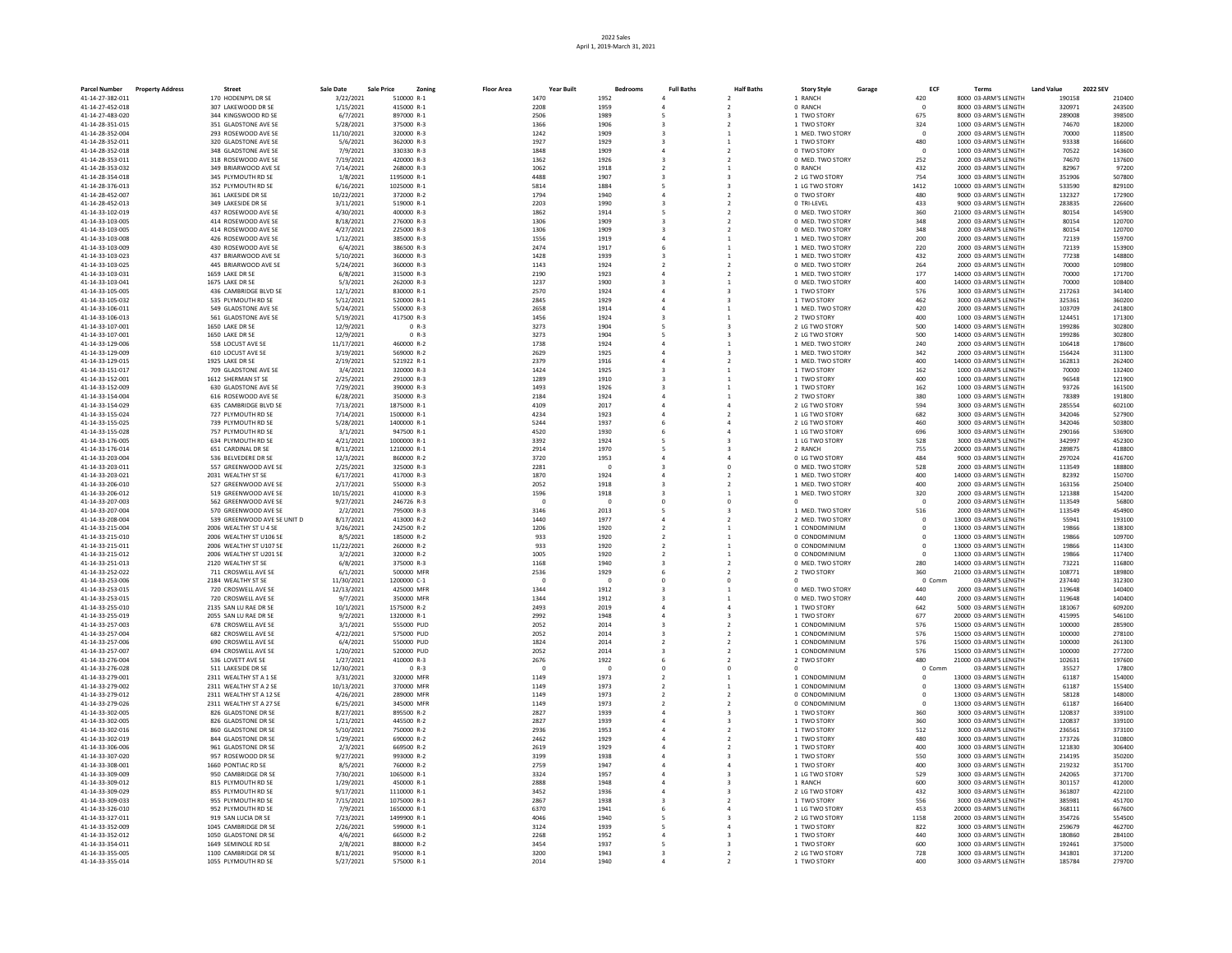| <b>Parcel Number</b>                 | <b>Property Address</b> | <b>Street</b>                                  | <b>Sale Date</b>       | <b>Sale Price</b>         | <b>Floor Area</b><br>Zoning | Year Built   | Bedrooms     | <b>Full Baths</b> | <b>Half Baths</b>        | <b>Story Style</b>                   | Garage | ECF        | <b>Terms</b>                                   | <b>Land Value</b> | 2022 SEV         |
|--------------------------------------|-------------------------|------------------------------------------------|------------------------|---------------------------|-----------------------------|--------------|--------------|-------------------|--------------------------|--------------------------------------|--------|------------|------------------------------------------------|-------------------|------------------|
| 41-14-33-357-016                     |                         | 1125 CAMBRIDGE DR SE                           | 11/17/2021             | 515000 R-1                |                             | 2421         | 1951         |                   |                          | 1 TWO STORY                          |        | 420        | 3000 03-ARM'S LENGTH                           | 288150            | 356500           |
| 41-14-33-376-001                     |                         | 1030 PLYMOUTH RD SE                            | 8/11/2021              | 825000 R-1                |                             | 2509         | 1951         |                   |                          | 1 RANCH                              |        | 572        | 4000 03-ARM'S LENGTH                           | 259456            | 310400           |
| 41-14-33-377-004                     |                         | 1064 SANTA BARBARA DR SE                       | 11/2/2021              | 575000 R-1                |                             | 1709         | 1950         |                   | $\overline{\phantom{a}}$ | 0 RANCH                              |        | 440        | 4000 03-ARM'S LENGTH                           | 172134            | 204600           |
| 41-14-33-379-011                     |                         | 1017 SANTA CRUZ DR SE                          | 10/21/2021             | 539000 R-2                |                             | 2240         | 1930         |                   |                          | 1 TWO STORY                          |        | 400        | 5000 03-ARM'S LENGTH                           | 147593<br>147593  | 285500<br>281800 |
| 41-14-33-379-013<br>41-14-33-379-014 |                         | 1031 SANTA CRUZ DR SE<br>1037 SANTA CRUZ DR SE | 9/24/2021<br>8/12/2021 | 850000 R-2<br>825000 R-2  |                             | 2040<br>2955 | 1932<br>1932 |                   |                          | 1 TWO STORY<br>1 TWO STORY           |        | 800<br>588 | 5000 03-ARM'S LENGTH<br>5000 03-ARM'S LENGTH   | 147593            | 357000           |
| 41-14-33-379-016                     |                         | 1051 SANTA CRUZ DR SE                          | 6/10/2021              | 750000 R-2                |                             | 3088         | 1930         |                   |                          | 1 MED. TWO STORY                     |        | 960        | 5000 03-ARM'S LENGTH                           | 147593            | 322300           |
| 41-14-33-380-005                     |                         | 1920 EL DORADO DR SE                           | 4/23/2021              | 950000 R-1                |                             | 5785         | 1956         |                   |                          | 0 RANCH                              |        | 2039       | 4000 03-ARM'S LENGTH                           | 455047            | 507200           |
| 41-14-33-380-008                     |                         | 1851 HALL ST SE                                | 12/21/2021             | 290000 R-2                |                             | 1052         | 1946         |                   |                          | 0 MED, TWO STORY                     |        | 516        | 14000 03-ARM'S LENGTH                          | 70000             | 110500           |
| 41-14-33-401-008                     |                         | 944 SAN LUCIA DR SE                            | 5/4/2021               | 565000 R-2                |                             | 2044         | 1957         |                   |                          | 1 TWO STORY                          |        | 504        | 20000 03-ARM'S LENGTH                          | 196891            | 259400           |
| 41-14-33-402-016                     |                         | 927 FLORAL AVE SE                              | 9/14/2021              | 1150000 R-2               |                             | 3235         | 1927         |                   |                          | 1 MED, TWO STORY                     |        | 704        | 5000 03-ARM'S LENGTH                           | 171591            | 422800           |
| 41-14-33-402-021                     |                         | 963 FLORAL AVE SE                              | 3/22/2021              | 440000 R-2                |                             | 2018         | 1926         |                   |                          | 0 MED. TWO STORY                     |        | 538        | 5000 03-ARM'S LENGTH                           | 166823            | 230300           |
| 41-14-33-403-025                     |                         | 925 PINECREST AVE SE                           | 9/24/2021              | 899675 R-2                |                             | 2510         | 1929         |                   |                          | 1 TWO STORY                          |        | 625        | 5000 03-ARM'S LENGTH                           | 166218            | 356600           |
| 41-14-33-426-008                     |                         | 858 PINECREST AVE SE                           | 9/28/2021              | 715000 R-2                |                             | 2206         | 1929         |                   |                          | 1 TWO STORY                          |        | 580        | 5000 03-ARM'S LENGTH                           | 149596            | 291900           |
| 41-14-33-426-050<br>41-14-33-428-008 |                         | 947 ORCHARD AVE SE<br>908 LAKESIDE DR SE       | 5/14/2021<br>2/2/2021  | 385000 R-2<br>457500 R-2  |                             | 1638         | 1925<br>1929 |                   |                          | 1 MED. TWO STORY<br>1 MED. TWO STORY |        | 520<br>216 | 5000 03-ARM'S LENGTH<br>5000 03-ARM'S LENGTH   | 104997<br>103709  | 180600<br>177100 |
| 41-14-33-428-025                     |                         | 917 MAXWELL AVE SE                             | 3/5/2021               | 454000 R-2                |                             | 1572<br>1802 | 1924         |                   |                          | 1 MED. TWO STORY                     |        | 400        | 5000 03-ARM'S LENGTH                           | 103709            | 177400           |
| 41-14-33-428-034                     |                         | 961 MAXWELL SE                                 | 7/16/2021              | 390000 R-2                |                             | 1667         | 1926         |                   |                          | 1 MED. TWO STORY                     |        | 361        | 5000 03-ARM'S LENGTH                           | 103709            | 187500           |
| 41-14-33-429-013                     |                         | 950 MAXWELL AVE SE                             | 6/10/2021              | 575000 R-2                |                             | 2011         | 1926         |                   |                          | 1 MED. TWO STORY                     |        | 216        | 5000 03-ARM'S LENGTH                           | 103709            | 226500           |
| 41-14-33-429-032                     |                         | 964 MAXWELL AVE SE                             | 5/21/2021              | 440000 R-2                |                             | 1560         | 1930         |                   |                          | 0 MED. TWO STORY                     |        | 598        | 5000 03-ARM'S LENGTH                           | 103709            | 189300           |
| 41-14-33-430-016                     |                         | 943 BRETON RD SE                               | 8/30/2021              | 360000 R-2                |                             | 1456         | 1927         |                   |                          | 1 MED. TWO STORY                     |        | 198        | 14000 03-ARM'S LENGTH                          | 76049             | 149000           |
| 41-14-33-451-001                     |                         | 2008 ARGENTINA DR SE                           | 3/17/2021              | 390000 R-2                |                             | 1680         | 1951         |                   |                          | 1 MED. TWO STORY                     |        | 280        | 5000 03-ARM'S LENGTH                           | 103709            | 172200           |
| 41-14-33-451-006                     |                         | 1036 SANTA CRUZ DR SE                          | 4/5/2021               | 550000 R-2                |                             | 1966         | 1928         |                   |                          | 1 MED. TWO STORY                     |        | 380        | 5000 03-ARM'S LENGTH                           | 103709            | 251500           |
| 41-14-33-451-015                     |                         | 1029 SAN JUAN DR SE                            | 6/2/2021               | 412000 R-2                |                             | 1865         | 1954         |                   |                          | 2 MED. TWO STORY                     |        | 462        | 5000 03-ARM'S LENGTH                           | 103709            | 225000           |
| 41-14-33-452-006                     |                         | 1032 SAN JUAN DR SE                            | 11/16/2021             | 580000 R-2                |                             | 1696         | 1949         |                   |                          | 1 MED. TWO STORY                     |        | 280        | 5000 03-ARM'S LENGTH                           | 103709            | 197000           |
| 41-14-33-452-006                     |                         | 1032 SAN JUAN DR SE                            | 6/4/2021               | 517000 R-2                |                             | 1696         | 1949         |                   |                          | 1 MED. TWO STORY                     |        | 280        | 5000 03-ARM'S LENGTH                           | 103709            | 197000           |
| 41-14-33-453-004                     |                         | 1022 SAN JOSE DR SE                            | 9/14/2021              | 601000 R-2                |                             | 2086         | 1937         |                   |                          | 1 MED. TWO STORY                     |        | 484        | 5000 03-ARM'S LENGTH                           | 103709<br>103709  | 219100           |
| 41-14-33-453-006<br>41-14-33-454-013 |                         | 1030 SAN JOSE DR SE<br>1039 PINECREST AVE SE   | 4/7/2021<br>10/8/2021  | 550000 R-2<br>687000 R-2  |                             | 2105<br>2089 | 1939<br>1941 |                   |                          | 1 TWO STORY<br>1 MED. TWO STORY      |        | 336<br>340 | 5000 03-ARM'S LENGTH<br>5000 03-ARM'S LENGTH   | 221893            | 239700<br>284900 |
| 41-14-33-455-005                     |                         | 1028 PINECREST AVE SE                          | 8/30/2021              | 390000 R-2                |                             | 1596         | 1946         |                   |                          | 1 MED. TWO STORY                     |        | 400        | 5000 03-ARM'S LENGTH                           | 110812            | 188800           |
| 41-14-33-456-003                     |                         | 2028 EL DORADO DR SE                           | 4/21/2021              | 450000 R-2                |                             | 1471         | 1952         |                   |                          | 1 RANCH                              |        | 456        | 5000 03-ARM'S LENGTH                           | 178200            | 198200           |
| 41-14-33-458-010                     |                         | 2035 HALL ST SE                                | 2/19/2021              | 255000 R-2                |                             | 996          | 1941         |                   |                          | 0 RANCH                              |        | 280        | 14000 03-ARM'S LENGTH                          | 69831             | 90300            |
| 41-14-33-459-018                     |                         | 2117 HALL ST SE                                | 5/27/2021              | 349000 R-2                |                             | 931          | 1945         |                   |                          | 0 MED, TWO STORY                     |        | 252        | 14000 03-ARM'S LENGTH                          | 70000             | 108200           |
| 41-14-33-459-019                     |                         | 2121 HALL ST SE                                | 9/1/2021               | 303000 R-2                |                             | 1260         | 1952         |                   |                          | 1 MED. TWO STORY                     |        | 480        | 14000 03-ARM'S LENGTH                          | 70000             | 131900           |
| 41-14-33-459-019                     |                         | 2121 HALL ST SE                                | 8/6/2021               | 280000 R-2                |                             | 1260         | 1952         |                   |                          | 1 MED. TWO STORY                     |        | 480        | 14000 03-ARM'S LENGTH                          | 70000             | 131900           |
| 41-14-33-476-003                     |                         | 2224 ARGENTINA DR SE                           | 8/17/2021              | 416000 R-2                |                             | 1382         | 1914         |                   |                          | 0 MED. TWO STORY                     |        | 400        | 5000 03-ARM'S LENGTH                           | 97486             | 165500           |
| 41-14-33-476-023                     |                         | 1045 LAKESIDE DR SE                            | 10/8/2021              | 365000 R-2                |                             | 1270         | 1928         |                   |                          | 1 MED. TWO STORY                     |        | 216        | 5000 03-ARM'S LENGTH                           | 153607            | 169900           |
| 41-14-33-477-033                     |                         | 2248 ARGENTINA DR SE                           | 8/25/2021              | 470000 R-2                |                             | 1628         | 1928         |                   |                          | 0 MED. TWO STORY                     |        | 624        | 5000 03-ARM'S LENGTH                           | 179209            | 224800           |
| 41-14-33-478-008                     |                         | 2302 EL DORADO DR SE                           | 1/4/2021               | 340500 R-2                |                             | 1500         | 1957         |                   |                          | 1 TRI-LEVEL                          |        | 576        | 5000 03-ARM'S LENGTH                           | 162864            | 175100           |
| 41-14-33-478-016<br>41-14-33-478-017 |                         | 2360 EL DORADO DR SE<br>1051 BRETON RD SE      | 6/25/2021<br>6/17/2021 | 400000 R-2<br>355000 R-2  |                             | 1074<br>1552 | 1966<br>1892 |                   |                          | 0 RANCH<br>0 MED, TWO STORY          |        | 396<br>460 | 5000 03-ARM'S LENGTH<br>14000 03-ARM'S LENGTH  | 126401<br>126898  | 150000<br>172800 |
| 41-14-33-478-025                     |                         | 2331 BURCHARD ST SE                            | 10/4/2021              | 435000 R-2                |                             | 1546         | 1942         |                   |                          | 0 MED, TWO STORY                     |        | 576        | 5000 03-ARM'S LENGTH                           | 155372            | 193800           |
| 41-14-33-479-020                     |                         | 1161 ORCHARD AVE SE                            | 10/22/2021             | 359000 R-2                |                             | 1224         | 1959         |                   |                          | 1 MED. TWO STORY                     |        | 594        | 5000 03-ARM'S LENGTH                           | 70000             | 137300           |
| 41-14-33-481-010                     |                         | 1154 LAKESIDE DR SE                            | 9/3/2021               | 231000 R-2                |                             | 1094         | 1946         |                   |                          | 0 MED. TWO STORY                     |        | 260        | 5000 03-ARM'S LENGTH                           | 100639            | 139500           |
| 41-14-33-481-013                     |                         | 2306 BURCHARD ST SE                            | 7/9/2021               | 284000 R-2                |                             | 1048         | 1946         |                   |                          | 0 RANCH                              |        | 280        | 5000 03-ARM'S LENGTH                           | 133368            | 125800           |
| 41-14-34-202-004                     |                         | 2925 REEDS LAKE BLVD SE                        | 6/21/2021              | 681000 R-1                |                             | 2531         | 1955         |                   |                          | 1 TWO STORY                          |        | 630        | 9000 03-ARM'S LENGTH                           | 320947            | 329800           |
| 41-14-34-206-001                     |                         | 2860 PIONEER CLUB RD SE                        | 8/20/2021              | 1600000 R-1               |                             | 1528         | 1954         |                   |                          | 0 TWO STORY                          |        | 782        | 10000 03-ARM'S LENGTH                          | 599890            | 630700           |
| 41-14-34-206-008                     |                         | 2920 PIONEER CLUB RD SE                        | 2/1/2021               | 1150000 R-1               |                             | 3392         | 1926         |                   |                          | 1 LG TWO STORY                       |        | 864        | 10000 03-ARM'S LENGTH                          | 357935            | 485600           |
| 41-14-34-251-009                     |                         | 675 MANHATTAN RD SE                            | 4/20/2021              | 1900000 R-1               |                             | 4134         | 1963         |                   |                          | 2 LG TWO STORY                       |        | 572        | 9000 03-ARM'S LENGTH                           | 279438            | 698000           |
| 41-14-34-251-012                     |                         | 661 MANHATTAN RD SF                            | 6/11/2021              | 1667000 R-1               |                             | 3964         | 1968         |                   |                          | 1 LG TWO STORY                       |        | 682        | 9000 03-ARM'S LENGTH                           | 296364            | 530700           |
| 41-14-34-301-010<br>41-14-34-301-021 |                         | 2439 LAKE DR SE<br>2525 LAKE DR SE             | 9/24/2021<br>8/18/2021 | 320000 R-2<br>745000 R-2  |                             | 1548<br>1584 | 1941<br>2014 |                   |                          | 1 MED. TWO STORY<br>1 MED. TWO STORY |        | 360<br>544 | 14000 03-ARM'S LENGTH<br>14000 03-ARM'S LENGTH | 95370<br>70408    | 153200<br>266900 |
| 41-14-34-303-019                     |                         | 2450 LAKE DR SE                                | 4/23/2021              | 580000 R-2                |                             | 1469         | 1941         |                   |                          | 0 RANCH                              |        | 578        | 14000 03-ARM'S LENGTH                          | 90368             | 189600           |
| 41-14-34-328-008                     |                         | 974 PRINCETON BLVD SE                          | 11/17/2021             | 645000 R-1                |                             | 2458         | 1953         |                   |                          | 1 TWO STORY                          |        | 400        | 9000 03-ARM'S LENGTH                           | 215811            | 296800           |
| 41-14-34-328-018                     |                         | 2747 BONNELL AVE SE                            | 4/23/2021              | 1550000 R-1               |                             | 4990         | 1952         |                   |                          | 2 LG TWO STORY                       |        | 1040       | 9000 03-ARM'S LENGTH                           | 561085            | 672600           |
| 41-14-34-328-022                     |                         | 2712 DARBY AVE SE                              | 6/1/2021               | 1450000 R-1               |                             | 4740         | 1961         |                   |                          | 1 LG TWO STORY                       |        | 708        | 9000 03-ARM'S LENGTH                           | 472472            | 712800           |
| 41-14-34-351-010                     |                         | 2444 GILMOUR ST SE                             | 8/12/2021              | 350000 R-2                |                             | 1344         | 1928         |                   |                          | 1 MED. TWO STORY                     |        | 234        | 16000 03-ARM'S LENGTH                          | 94673             | 134800           |
| 41-14-34-352-021                     |                         | 1011 LAKE GROVE AVE SE                         | 6/3/2021               | 291000 R-2                |                             | $\sqrt{ }$   | $\Omega$     |                   | $\Omega$                 |                                      |        | $\Omega$   | 16000 03-ARM'S LENGTH                          | 101219            | 50600            |
| 41-14-34-353-007                     |                         | 1100 BRETON RD SE                              | 5/7/2021               | 292000 R-2                |                             | 1318         | 1923         |                   |                          | 0 RANCH                              |        | 360        | 14000 03-ARM'S LENGTH                          | 102458            | 116100           |
| 41-14-34-353-022                     |                         | 1045 KENEBERRY WAY SE                          | 6/2/2021               | 379000 R-2                |                             | 1362         | 1948         |                   | $\mathcal{P}$            | 0 MED, TWO STORY                     |        | 280        | 16000 03-ARM'S LENGTH                          | 108771            | 137700           |
| 41-14-34-353-023                     |                         | 1051 KENEBERRY WAY SE                          | 11/22/2021             | 231620 R-2                |                             | 808          | 1948         |                   | $\mathcal{P}$            | 0 RANCH                              |        | 220        | 16000 03-ARM'S LENGTH                          | 122377            | 124000           |
| 41-14-34-353-028<br>41-14-34-353-039 |                         | 1115 KENEBERRY WAY SE<br>2429 HALL ST SE       | 7/6/2021<br>4/2/2021   | 425000 R-2<br>601000 R-2  |                             | 1636<br>2415 | 1940<br>1941 |                   |                          | 1 MED. TWO STORY<br>1 MED. TWO STORY |        | 228<br>558 | 16000 03-ARM'S LENGTH<br>16000 03-ARM'S LENGTH | 108969<br>130926  | 155300<br>229300 |
| 41-14-34-354-003                     |                         | 1056 KENEBERRY WAY SE                          | 8/20/2021              | 340000 R-2                |                             | 1702         | 1946         |                   |                          | 1 MED. TWO STORY                     |        | 280        | 16000 03-ARM'S LENGTH                          | 111312            | 161900           |
| 41-14-34-355-002                     |                         | 1046 KENESAW DR SE                             | 4/14/2021              | 376000 R-2                |                             | 1317         | 1950         |                   |                          | 0 MED. TWO STORY                     |        | 280        | 16000 03-ARM'S LENGTH                          | 96548             | 142500           |
| 41-14-34-355-017                     |                         | 1043 LAKE GROVE AVE SE                         | 6/30/2021              | 285000 R-2                |                             | 982          | 1944         |                   |                          | 0 MED. TWO STORY                     |        | 280        | 16000 03-ARM'S LENGTH                          | 99975             | 115400           |
| 41-14-34-355-029                     |                         | 1139 LAKE GROVE AVE SE                         | 9/7/2021               | 385000 R-2                |                             | 1196         | 1953         |                   |                          | 0 RANCH                              |        | 322        | 16000 03-ARM'S LENGTH                          | 104140            | 168100           |
| 41-14-34-356-006                     |                         | 1026 LAKE GROVE AVE SE                         | 9/2/2021               | 280000 R-2                |                             | 1090         | 1945         |                   |                          | 0 RANCH                              |        | 440        | 16000 03-ARM'S LENGTH                          | 146996            | 146700           |
| 41-14-34-356-010                     |                         | 1052 LAKE GROVE AVE SE                         | 8/27/2021              | 305000 R-2                |                             | 1410         | 1951         |                   | $\mathbf{1}$             | 1 MED, TWO STORY                     |        | 456        | 16000 03-ARM'S LENGTH                          | 107110            | 135200           |
| 41-14-34-356-027                     |                         | 1053 EASTWOOD AVE SE                           | 6/30/2021              | 407000 R-2                |                             | 1596         | 1960         |                   |                          | 1 MED. TWO STORY                     |        | 440        | 16000 03-ARM'S LENGTH                          | 107110            | 166600           |
| 41-14-34-356-033                     |                         | 1125 EASTWOOD AVE SE                           | 3/4/2021               | 331500 R-2                |                             | 1204         | 1949         |                   |                          | 1 MED. TWO STORY                     |        | 240        | 16000 03-ARM'S LENGTH                          | 106691            | 127500           |
| 41-14-34-356-039                     |                         | 1160 LAKE GROVE AVE SE                         | 11/5/2021              | 330000 R-2                |                             | 1040         | 1950         |                   |                          | 1 MED. TWO STORY                     |        | 240        | 16000 03-ARM'S LENGTH                          | 138119            | 132800           |
| 41-14-34-376-001<br>41-14-34-378-001 |                         | 2590 LAKE DR SE<br>1050 CONLON DR SE           | 8/5/2021<br>12/17/2021 | 435000 R-2<br>950000 R-1  |                             | 1492<br>3728 | 1926<br>1951 |                   |                          | 1 MED. TWO STORY<br>2 MED, TWO STORY |        | 288<br>568 | 14000 03-ARM'S LENGTH<br>16000 03-ARM'S LENGTH | 90768<br>174132   | 130700<br>392400 |
| 41-14-34-378-006                     |                         | 2643 MANOR DR SE                               | 10/15/2021             | 442200 R-1                |                             | 1216         | 1954         |                   |                          | 1 RANCH                              |        | 286        | 16000 03-ARM'S LENGTH                          | 173800            | 184700           |
| 41-14-34-378-039                     |                         | 2720 LAKE DR SE                                | 8/31/2021              | 1900000 R-1               |                             | 4146         | 1939         |                   |                          | 2 LG TWO STORY                       |        | 572        | 14000 03-ARM'S LENGTH                          | 414432            | 509200           |
| 41-14-34-451-002                     |                         | 2828 BONNELL AVE SE                            | 7/20/2021              | 1612000 R-1               |                             | 4464         | 1951         |                   |                          | 2 LG TWO STORY                       |        | 923        | 9000 03-ARM'S LENGTH                           | 332575            | 652000           |
| 41-14-34-451-005                     |                         | 2910 BONNELL AVE SE                            | 9/7/2021               | 1750000 R-1               |                             | 5840         | 1935         |                   |                          | 2 LG TWO STORY                       |        | 760        | 9000 03-ARM'S LENGTH                           | 606836            | 911700           |
| 41-14-34-476-006                     |                         | 3019 WOODCLIFF CIR SE                          | 3/19/2021              | 659500 R-1                |                             | 2293         | 1964         |                   |                          | 1 TWO STORY                          |        | 572        | 9000 03-ARM'S LENGTH                           | 321331            | 343500           |
| 41-14-34-476-007                     |                         | 3025 WOODCLIFF CIR SE                          | 8/26/2021              | 865000 R-1                |                             | 2220         | 1955         |                   |                          | 0 RANCH                              |        | 902        | 9000 03-ARM'S LENGTH                           | 277636            | 354500           |
| 41-14-34-477-005                     |                         | 1094 IDEMA DR SE                               | 12/6/2021              | 713000 R-1                |                             | 2604         | 1961         |                   |                          | 0 TRI-LEVEL                          |        | 432        | 9000 03-ARM'S LENGTH                           | 176471            | 314500           |
| 41-18-02-101-024                     |                         | 3200 HALL ST SE                                | 10/18/2021             | 605000 R-1                |                             | 2891         | 1963         |                   |                          | 1 TWO STORY                          |        | 843        | 17000 03-ARM'S LENGTH                          | 354689            | 454000           |
| 41-18-03-102-013                     |                         | 2462 BEECHWOOD DR SE                           | 12/3/2021              | 675000 R-2                |                             | 2146         | 1951         |                   |                          | 0 TWO STORY                          |        | 616        | 11000 03-ARM'S LENGTH                          | 184612            | 250700           |
| 41-18-03-103-005<br>41-18-03-103-030 |                         | 2424 OAKWOOD DR SE<br>2510 OAKWOOD DR SE       | 8/26/2021<br>7/28/2021 | 625000 R-2<br>1350000 R-2 |                             | 2076<br>3852 | 1938<br>2000 |                   |                          | 1 TWO STORY<br>1 LG TWO STORY        |        | 388<br>770 | 11000 03-ARM'S LENGTH<br>11000 03-ARM'S LENGTH | 176229<br>220155  | 247500<br>453000 |
| 41-18-03-126-005                     |                         | 2558 HALL ST SE                                | 1/27/2021              | 354000 R-2                |                             | 1446         | 1940         |                   |                          | 1 MED. TWO STORY                     |        | 572        | 11000 03-ARM'S LENGTH                          | 175385            | 177000           |
| 41-18-03-126-036                     |                         | 2719 BEECHWOOD DR SE                           | 9/17/2021              | 482000 R-2                |                             | 1873         | 1956         |                   |                          | 1 RANCH                              |        | 480        | 11000 03-ARM'S LENGTH                          | 185356            | 233100           |
| 41-18-03-127-011                     |                         | 2650 BEECHWOOD DR SE                           | 11/18/2021             | 1530000 R-2               |                             | 4000         | 2014         |                   |                          | 1 LG TWO STORY                       |        | 859        | 11000 03-ARM'S LENGTH                          | 187301            | 472200           |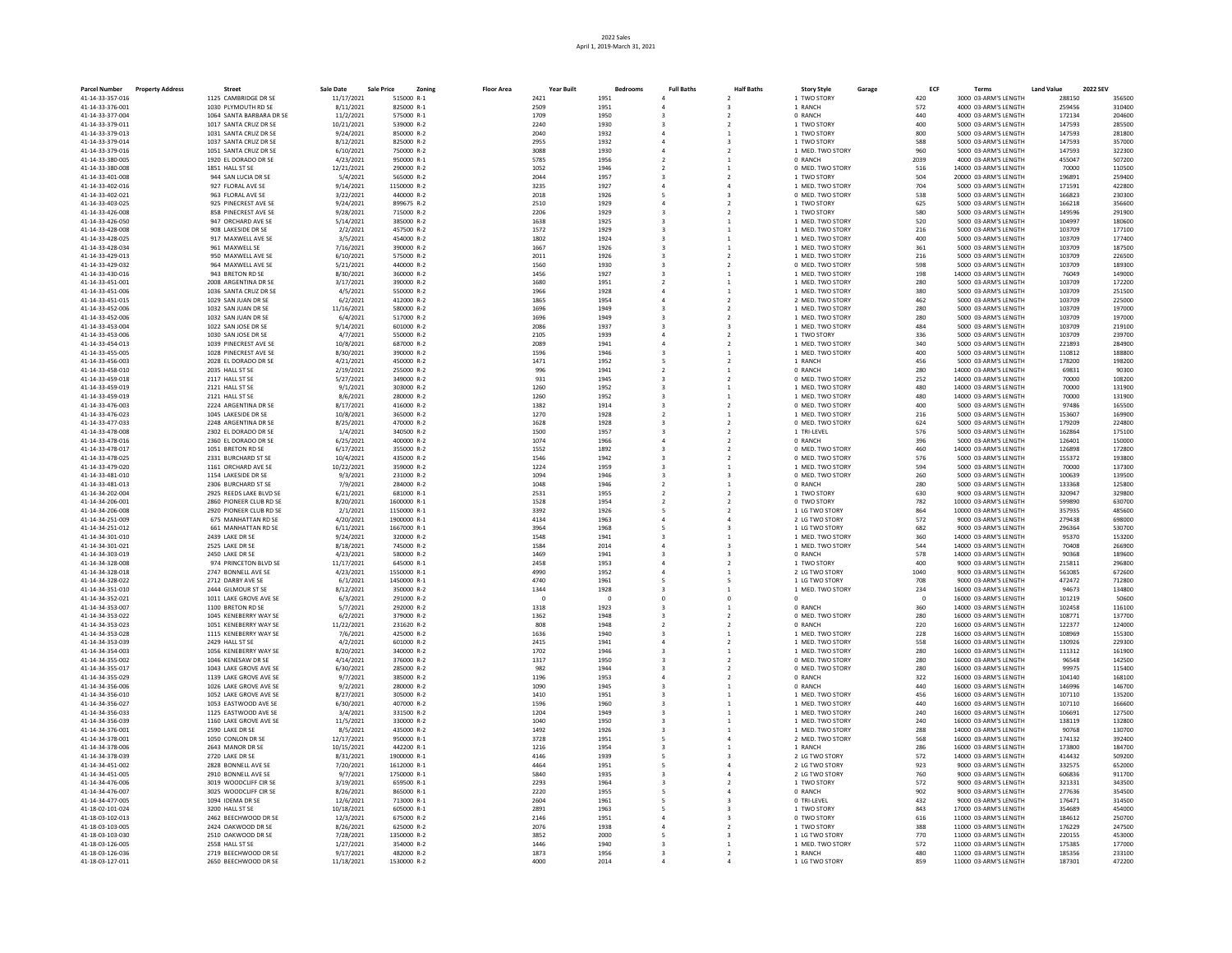| <b>Parcel Number</b>                 | <b>Property Address</b> | <b>Street</b>                                | Sale Date               | <b>Sale Price</b><br>Zoning | <b>Floor Area</b> | <b>Year Built</b>      | Bedrooms        | <b>Full Baths</b> | <b>Half Baths</b>        | <b>Story Style</b><br>Garage | ECF                        | Terms                                          | <b>Land Value</b> | <b>2022 SEV</b>  |
|--------------------------------------|-------------------------|----------------------------------------------|-------------------------|-----------------------------|-------------------|------------------------|-----------------|-------------------|--------------------------|------------------------------|----------------------------|------------------------------------------------|-------------------|------------------|
| 41-18-03-127-021                     |                         | 2555 OAKWOOD DR SE                           | 1/29/2021               | 350000 R-2                  |                   | 1896                   | 1947            |                   | $\mathcal{L}$            | 1 MED. TWO STORY             | 528                        | 11000 03-ARM'S LENGTH                          | 158806            | 201200           |
| 41-18-03-128-015                     |                         | 2607 ELMWOOD DR SE                           | 8/24/2021               | 658000 R-2                  |                   | 2299                   | 1960            |                   |                          | 1 TRI-LEVEL                  | 528                        | 11000 03-ARM'S LENGTH                          | 173519            | 280000           |
| 41-18-03-128-016                     |                         | 2615 ELMWOOD DR SE                           | 8/13/2021               | 480000 R-2                  |                   | 2310                   | 1959            |                   |                          | 1 TRI-LEVEL                  | 528                        | 11000 03-ARM'S LENGTH                          | 172982            | 268200           |
| 41-18-03-129-005                     |                         | 2722 OAKWOOD DR SE                           | 2/16/2021               | 552500 R-2                  |                   | 2556                   | 1952            |                   |                          | 1 TWO STORY                  | 528                        | 11000 03-ARM'S LENGTH                          | 179067            | 288900           |
| 41-18-03-129-020                     |                         | 2763 ELMWOOD DR SE                           | 8/10/2021               | 737500 R-2                  |                   | 2684                   | 1939            |                   |                          | 1 TWO STORY                  | 558                        | 11000 03-ARM'S LENGTH                          | 190285            | 315800           |
| 41-18-03-151-022                     |                         | 2515 MAPLEWOOD DR SE                         | 12/10/2021              | 900000 R-2                  |                   | 2614                   | 1951            |                   |                          | 0 MED. TWO STORY             | 400                        | 11000 03-ARM'S LENGTH                          | 232286            | 344500           |
| 41-18-03-152-014                     |                         | 2429 RICHARDS DR SE                          | 1/22/2021               | 239900 R-2                  |                   | 996                    | 1954            |                   |                          | 0 RANCH                      | 440                        | 7000 03-ARM'S LENGTH                           | 123689            | 126500           |
| 41-18-03-154-003                     |                         | 1530 GROTON RD SE                            | 10/5/2021               | 420000 R-2<br>675000 R-2    |                   | 1540                   | 1951            |                   | $\mathbf{1}$             | 1 MED, TWO STORY             | 280                        | 7000 03-ARM'S LENGTH                           | 130674<br>156869  | 161900<br>243000 |
| 41-18-03-176-002                     |                         | 1410 LAKE GROVE AVE SE<br>2542 ELMWOOD DR SE | 6/3/2021                | 375000 R-2                  |                   | 2254<br>$\overline{0}$ | 1965<br>$\circ$ |                   | $\mathbf 0$              | 1 TWO STORY                  | 529                        | 11000 03-ARM'S LENGTH                          | 190278            | 95100            |
| 41-18-03-176-003<br>41-18-03-176-003 |                         | 2542 FLMWOOD DR SF                           | 9/13/2021<br>4/9/2021   | 250000 R-2                  |                   | $\sqrt{2}$             | $\Omega$        |                   | $\Omega$                 | 0 TWO STORY                  | $\overline{0}$<br>$\Omega$ | 11000 03-ARM'S LENGTH<br>11000 03-ARM'S LENGTH | 190278            | 95100            |
|                                      |                         |                                              |                         | 587000 R-2                  |                   |                        |                 |                   |                          | 0 TWO STORY                  |                            |                                                |                   |                  |
| 41-18-03-176-008<br>41-18-03-177-002 |                         | 2616 ELMWOOD DR SE<br>2656 ELMWOOD DR SE     | 3/15/2021<br>11/17/2021 | 895000 R-2                  |                   | 2909<br>3417           | 1957<br>1959    |                   |                          | 0 RANCH<br>1 TRI-LEVEL       | 462<br>825                 | 11000 03-ARM'S LENGTH<br>11000 03-ARM'S LENGTH | 272061<br>186138  | 279900<br>441600 |
| 41-18-03-177-016                     |                         | 2725 MAPLEWOOD DR SE                         | 6/15/2021               | 425000 R-2                  |                   | 1793                   | 1941            |                   |                          | 1 MED. TWO STORY             | 400                        | 11000 03-ARM'S LENGTH                          | 173519            | 189800           |
| 41-18-03-177-019                     |                         | 2747 MAPLEWOOD DR SE                         | 5/28/2021               | 418500 R-2                  |                   | 2073                   | 1956            |                   |                          | 1 TWO STORY                  | 598                        | 11000 03-ARM'S LENGTH                          | 168627            | 228500           |
| 41-18-03-178-002                     |                         | 2536 MAPLEWOOD DR SE                         | 10/6/2021               | 542000 R-2                  |                   | 2172                   | 1939            |                   | $\overline{\phantom{a}}$ | 1 MED, TWO STORY             | 663                        | 11000 03-ARM'S LENGTH                          | 173925            | 238000           |
| 41-18-03-178-004                     |                         | 2550 MAPLEWOOD DR SE                         | 6/22/2021               | 460000 R-2                  |                   | 2373                   | 1941            |                   | $\mathcal{P}$            | 0 TWO STORY                  | 360                        | 11000 03-ARM'S LENGTH                          | 180190            | 235000           |
| 41-18-03-178-021                     |                         | 2617 RICHARDS DR SE                          | 6/18/2021               | 279900 R-2                  |                   | 904                    | 1951            |                   |                          | 0 RANCH                      | $\overline{\phantom{a}}$   | 7000 03-ARM'S LENGTH                           | 102841            | 102500           |
| 41-18-03-178-021                     |                         | 2617 RICHARDS DR SE                          | 4/16/2021               | 195000 R-2                  |                   | 904                    | 1951            |                   | $\mathbf{1}$             | 0 RANCH                      | $\overline{0}$             | 7000 03-ARM'S LENGTH                           | 102841            | 102500           |
| 41-18-03-179-013                     |                         | 2645 RICHARDS DR SE                          | 1/19/2021               | 253500 R-2                  |                   | 1096                   | 1952            |                   |                          | 0 RANCH                      | 440                        | 7000 03-ARM'S LENGTH                           | 102341            | 118800           |
| 41-18-03-179-020                     |                         | 2715 RICHARDS DR SE                          | 12/6/2021               | 296500 R-2                  |                   | 914                    | 1954            |                   |                          | 0 RANCH                      | 308                        | 7000 03-ARM'S LENGTH                           | 99440             | 107600           |
| 41-18-03-180-006                     |                         | 2540 RICHARDS DR SE                          | 9/2/2021                | 373000 R-2                  |                   | 1826                   | 1957            |                   |                          | 1 MED. TWO STORY             | 308                        | 7000 03-ARM'S LENGTH                           | 99294             | 160300           |
| 41-18-03-180-012                     |                         | 2604 RICHARDS DR SE                          | 5/28/2021               | 338000 R-2                  |                   | 1225                   | 1951            |                   |                          | 1 MED. TWO STORY             | 280                        | 7000 03-ARM'S LENGTH                           | 95322             | 129100           |
| 41-18-03-180-015                     |                         | 2620 RICHARDS DR SE                          | 4/29/2021               | 235000 R-2                  |                   | 1124                   | 1952            |                   |                          | 0 RANCH                      | $\overline{0}$             | 7000 03-ARM'S LENGTH                           | 99294             | 109200           |
| 41-18-03-181-010                     |                         | 2722 RICHARDS DR SE                          | 8/27/2021               | 285000 R-2                  |                   | 904                    | 1952            |                   | $\mathbf{1}$             | 0 RANCH                      | 308                        | 7000 03-ARM'S LENGTH                           | 101280            | 106800           |
| 41-18-03-181-011                     |                         | 2728 RICHARDS DR SE                          | 11/24/2021              | 309000 R-2                  |                   | 1064                   | 1952            |                   |                          | 0 MED. TWO STORY             | 320                        | 7000 03-ARM'S LENGTH                           | 101280            | 118300           |
| 41-18-03-182-005                     |                         | 2540 ALBERT DR SE                            | 12/10/2021              | 345000 R-2                  |                   | 1590                   | 1948            |                   |                          | 1 MED, TWO STORY             | 380                        | 7000 03-ARM'S LENGTH                           | 156116            | 165500           |
| 41-18-03-183-001                     |                         | 2640 ALBERT DR SE                            | 10/26/2021              | 322900 R-2                  |                   | 972                    | 1952            |                   |                          | 0 RANCH                      | 308                        | 7000 03-ARM'S LENGTH                           | 122234            | 130500           |
| 41-18-03-183-006                     |                         | 2706 ALBERT DR SE                            | 4/8/2021                | 247500 R-2                  |                   | 1076                   | 1954            |                   |                          | 0 RANCH                      | 252                        | 7000 03-ARM'S LENGTH                           | 135750            | 143200           |
| 41-18-03-183-018                     |                         | 2711 BOSTON ST SE                            | 9/20/2021               | 395000 R-2                  |                   | 1889                   | 1956            |                   | $\overline{\phantom{a}}$ | 0 TRI-LEVEL                  | 462                        | 12000 03-ARM'S LENGTH                          | 176305            | 183100           |
| 41-18-03-202-008                     |                         | 2930 HALL ST SE                              | 6/18/2021               | 800000 R-2                  |                   | 2420                   | 1955            |                   |                          | 1 TWO STORY                  | 400                        | 17000 03-ARM'S LENGTH                          | 162330            | 319100           |
| 41-18-03-202-012                     |                         | 2958 HALL ST SE                              | 4/21/2021               | 400000 R-2                  |                   | 1140                   | 1954            |                   |                          | 0 RANCH                      | 400                        | 17000 03-ARM'S LENGTH                          | 162330            | 146900           |
| 41-18-03-202-013                     |                         | 3000 HALL ST SE                              | 4/23/2021               | 672000 R-2                  |                   | 2476                   | 1956            |                   |                          | 1 TWO STORY                  | 660                        | 17000 03-ARM'S LENGTH                          | 162330            | 269400           |
| 41-18-03-203-013                     |                         | 2900 LAKE DR SE                              | 5/4/2021                | 398000 R-2                  |                   | 1966                   | 1956            |                   |                          | 1 MED. TWO STORY             | 572                        | 14000 03-ARM'S LENGTH                          | 118673            | 189400           |
| 41-18-03-205-001                     |                         | 2804 OAKWOOD DR SE                           | 7/30/2021               | 709900 R-2                  |                   | 2502                   | 1929            |                   |                          | 1 TWO STORY                  | 481                        | 11000 03-ARM'S LENGTH                          | 200645            | 281300           |
| 41-18-03-206-002                     |                         | 2937 LAKE DR SE                              | 10/21/2021              | 380000 R-2                  |                   | 1578                   | 1950            |                   | $\mathbf{1}$             | 1 RANCH                      | 307                        | 14000 03-ARM'S LENGTH                          | 128468            | 148400           |
| 41-18-03-206-015                     |                         | 2989 LAKE DR SE                              | 9/20/2021               | 439500 R-2                  |                   | 2013                   | 1941            |                   |                          | 1 MED. TWO STORY             | 468                        | 14000 03-ARM'S LENGTH                          | 131679            | 199800           |
| 41-18-03-226-011                     |                         | 1340 WOODCLIFF DR SE                         | 4/30/2021               | 390500 R-1                  |                   | 1850                   | 1950            |                   | $\mathbf{1}$             | 1 RANCH                      | 482                        | 17000 03-ARM'S LENGTH                          | 270189            | 236200           |
| 41-18-03-227-002                     |                         | 3120 HALL ST SE                              | 10/7/2021               | 545000 R-1                  |                   | 1180                   | 1952            |                   |                          | 0 RANCH                      | 440                        | 17000 03-ARM'S LENGTH                          | 171606            | 173100           |
| 41-18-03-227-006                     |                         | 3121 NORTHSHIRE AVE SE                       | 6/16/2021               | 950000 R-1                  |                   | 3574                   | 1963            |                   |                          | 1 TRI-LEVEL                  | 572                        | 17000 03-ARM'S LENGTH                          | 244689            | 330100           |
| 41-18-03-227-033                     |                         | 3140 HALL ST SE                              | 10/7/2021               | 890000 R-1                  |                   | 2623                   | 2004            |                   |                          | 1 TWO STORY                  | 828                        | 17000 03-ARM'S LENGTH                          | 255090            | 511700           |
| 41-18-03-251-002                     |                         | 1409 WOODLAWN AVE SE                         | 5/3/2021                | 370000 R-2                  |                   | 1280                   | 1950            |                   |                          | 0 RANCH                      | 506                        | 17000 03-ARM'S LENGTH                          | 169356            | 153300           |
| 41-18-03-254-008                     |                         | 1417 EDGEWOOD AVE SE                         | 6/24/2021               | 451000 R-2                  |                   | 1128                   | 1949            |                   |                          | 0 RANCH                      | 400                        | 17000 03-ARM'S LENGTH                          | 174198            | 172600           |
| 41-18-03-258-007                     |                         | 1546 SHERWOOD AVE SE                         | 5/4/2021                | 333000 R-2                  |                   | 1306                   | 1953            |                   |                          | 0 RANCH                      | 528                        | 17000 03-ARM'S LENGTH                          | 146804            | 143200           |
| 41-18-03-260-012                     |                         | 1533 WOODCLIFF DR SE                         | 9/29/2021               | 400000 R-1                  |                   | 2392                   | 1955            |                   |                          | 1 TWO STORY                  | 530                        | 17000 03-ARM'S LENGTH                          | 221003            | 279400           |
| 41-18-03-301-009                     |                         | 2455 BERWYCK RD SE                           | 5/19/2021               | 427000 R-2                  |                   | 1412                   | 1953            |                   |                          | 0 RANCH                      | 702                        | 12000 03-ARM'S LENGTH                          | 155668            | 150700           |
| 41-18-03-302-003                     |                         | 1622 YORK DR SE                              | 8/16/2021               | 530000 R-2                  |                   | 2145                   | 1957            |                   | $\mathcal{P}$            | 1 TWO STORY                  | 528                        | 12000 03-ARM'S LENGTH                          | 166218            | 231800           |
| 41-18-03-303-008                     |                         | 2556 HAMPSHIRE BLVD SE                       | 8/27/2021               | 650000 R-2                  |                   | 3078                   | 1968            |                   |                          | 1 LG TWO STORY               | 702                        | 12000 03-ARM'S LENGTH                          | 221535            | 343500           |
| 41-18-03-303-009                     |                         | 2560 HAMPSHIRE BLVD SE                       | 10/13/2021              | 608500 R-2                  |                   | 2164                   | 1959            |                   |                          | 1 TWO STORY                  | 552                        | 12000 03-ARM'S LENGTH                          | 221535            | 287900           |
| 41-18-03-303-017                     |                         | 2561 BERWYCK RD SE                           | 11/24/2021              | 550000 R-2                  |                   | 1902                   | 1966            |                   |                          | 1 TWO STORY                  | 484                        | 12000 03-ARM'S LENGTH                          | 172710            | 235200           |
| 41-18-03-303-020                     |                         | 2600 HAMPSHIRE BLVD SE                       | 11/16/2021              | 629000 R-2                  |                   | 2822                   | 1962            |                   |                          | 0 TWO STORY                  | 580                        | 12000 03-ARM'S LENGTH                          | 208893            | 283200           |
| 41-18-03-304-004                     |                         | 1742 BRETON RD SE                            | 3/19/2021               | 492500 R-2                  |                   | 1510                   | 1951            |                   |                          | 0 MED. TWO STORY             | 480                        | 14000 03-ARM'S LENGTH                          | 109675            | 163300           |
| 41-18-03-304-024                     |                         | 1728 BRETON RD SE                            | 5/7/2021                | 574900 R-2                  |                   | 2605                   | 1915            |                   |                          | 1 MED. TWO STORY             | 1020                       | 14000 03-ARM'S LENGTH                          | 185501            | 261900           |
| 41-18-03-306-004                     |                         | 2514 BERWYCK RD SE                           | 2/19/2021               | 325000 R-2                  |                   | 1064                   | 1953            |                   |                          | 1 RANCH                      | 441                        | 12000 03-ARM'S LENGTH                          | 149187            | 133500           |
| 41-18-03-306-041                     |                         | 2537 ARUNDEL RD SE                           | 9/15/2021               | 575000 R-2                  |                   | 2130                   | 1993            |                   |                          | 1 TWO STORY                  | 604                        | 12000 03-ARM'S LENGTH                          | 182402            | 260300           |
| 41-18-03-307-048                     |                         | 2426 ARUNDEL RD SE                           | 12/14/2021<br>9/28/2021 | 630000 R-2<br>630000 R-2    |                   | 2119<br>2385           | 1992<br>1996    |                   |                          | 1 TWO STORY                  | 543<br>780                 | 12000 03-ARM'S LENGTH<br>12000 03-ARM'S LENGTH | 165242<br>193550  | 253700<br>306500 |
| 41-18-03-307-049<br>41-18-03-307-053 |                         | 2430 ARUNDEL RD SE<br>2442 ARUNDEL RD SE     | 8/18/2021               | 550000 R-2                  |                   | 1821                   | 1996            |                   |                          | 0 TWO STORY<br>1 RANCH       | 552                        | 12000 03-ARM'S LENGTH                          | 169991            | 232900           |
| 41-18-03-326-003                     |                         | 2656 BOSTON ST SE                            | 6/28/2021               | 635000 R-2                  |                   | 2058                   | 1959            |                   |                          | 1 TRI-LEVEL                  | 576                        | 12000 03-ARM'S LENGTH                          | 219793            | 223800           |
| 41-18-03-326-019                     |                         | 2727 HAMPSHIRE BLVD SE                       | 5/5/2021                | 602500 R-2                  |                   | 2400                   | 1964            |                   | $\mathcal{P}$            | 1 TWO STORY                  | 600                        | 12000 03-ARM'S LENGTH                          | 215600            | 291600           |
| 41-18-03-327-004                     |                         | 2656 HAMPSHIRE BLVD SE                       | 6/18/2021               | 575000 R-2                  |                   | 2704                   | 1963            |                   |                          | 1 TWO STORY                  | 506                        | 12000 03-ARM'S LENGTH                          | 194299            | 273900           |
| 41-18-03-327-007                     |                         | 2716 HAMPSHIRE BLVD SE                       | 5/7/2021                | 559000 R-2                  |                   | 2522                   | 1964            |                   |                          | 1 TWO STORY                  | 552                        | 12000 03-ARM'S LENGTH                          | 194299            | 260900           |
| 41-18-03-328-020                     |                         | 2656 BERWYCK RD SE                           | 2/10/2021               | 448412 R-2                  |                   | 2032                   | 1969            |                   |                          | 1 TWO STORY                  | 462                        | 12000 03-ARM'S LENGTH                          | 194299            | 233900           |
| 41-18-03-328-022                     |                         | 1731 VESTA LN SE                             | 11/29/2021              | 608000 R-2                  |                   | 2257                   | 1966            |                   |                          | 1 TWO STORY                  | 462                        | 12000 03-ARM'S LENGTH                          | 176000            | 243500           |
| 41-18-03-328-022                     |                         | 1731 VESTA LN SE                             | 4/29/2021               | 338500 R-2                  |                   | 2257                   | 1966            |                   |                          | 1 TWO STORY                  | 462                        | 12000 03-ARM'S LENGTH                          | 176000            | 243500           |
| 41-18-03-328-026                     |                         | 1748 VESTA IN SF                             | 8/2/2021                | 584900 R-2                  |                   | 2589                   | 1984            |                   |                          | 1 TWO STORY                  | 480                        | 12000 03-ARM'S LENGTH                          | 220813            | 283400           |
| 41-18-03-328-028                     |                         | 1740 VESTA LN SE                             | 11/5/2021               | 512500 R-2                  |                   | 2561                   | 1968            |                   |                          | 2 TWO STORY                  | 528                        | 12000 03-ARM'S LENGTH                          | 170706            | 259400           |
| 41-18-04-202-002                     |                         | 2050 ANDERSON DR SE                          | 11/1/2021               | 900000 R-2                  |                   | 2566                   | 1945            |                   |                          | 1 TWO STORY                  | 494                        | 6000 03-ARM'S LENGTH                           | 182087            | 401600           |
| 41-18-04-202-012                     |                         | 2025 WILSHIRE DR SE                          | 6/30/2021               | 575000 R-2                  |                   | 2460                   | 1958            |                   | $\mathcal{L}$            | 1 TWO STORY                  | 506                        | 6000 03-ARM'S LENGTH                           | 156027            | 271600           |
| 41-18-04-203-004                     |                         | 2110 HALL ST SE                              | 3/9/2021                | 353000 R-2                  |                   | 1260                   | 1952            |                   |                          | 0 RANCH                      | 460                        | 14000 03-ARM'S LENGTH                          | 84964             | 115300           |
| 41-18-04-205-005                     |                         | 2150 ANDERSON DR SE                          | 5/14/2021               | 450000 R-2                  |                   | 2282                   | 1948            |                   |                          | 0 RANCH                      | 494                        | 6000 03-ARM'S LENGTH                           | 157496            | 201000           |
| 41-18-04-206-014                     |                         | 1349 LENOX RD SE                             | 12/23/2021              | 525000 R-2                  |                   | 2224                   | 1957            |                   |                          | 1 TRI-LEVEL                  | 560                        | 6000 03-ARM'S LENGTH                           | 159757            | 236600           |
| 41-18-04-207-003                     |                         | 2130 WILSHIRE DR SE                          | 7/16/2021               | 350000 R-2                  |                   | 1502                   | 1958            |                   |                          | 1 TWO STOR                   | 440                        | 6000 03-ARM'S LENGTH                           | 149341            | 166200           |
| 41-18-04-207-007                     |                         | 1340 LENOX RD SE                             | 5/10/2021               | 550000 R-2                  |                   | 1910                   | 1951            |                   |                          | O TRI-LEVEL                  | 400                        | 6000 03-ARM'S LENGTH                           | 167060            | 219400           |
| 41-18-04-207-011                     |                         | 2133 ELMWOOD DR SE                           | 3/3/2021                | 545000 R-2                  |                   | 2229                   | 1967            |                   |                          | 1 TWO STORY                  | 462                        | 6000 03-ARM'S LENGTH                           | 195055            | 254100           |
| 41-18-04-226-002                     |                         | 1220 PINECREST AVE SE                        | 12/6/2021               | 490000 R-2                  |                   | 1942                   | 1957            |                   |                          | 2 RANCH                      | 480                        | 6000 03-ARM'S LENGTH                           | 201483            | 247000           |
| 41-18-04-254-009                     |                         | 1508 LAUREL AVE SE                           | 8/26/2021               | 435000 R-2                  |                   | 2413                   | 1964            |                   |                          | 1 MED, TWO STORY             | 529                        | 18000 03-ARM'S LENGTH                          | 179187            | 210700           |
| 41-18-04-255-006                     |                         | 1424 PINECREST AVE SE                        | 3/15/2021               | 350000 R-2                  |                   | 1800                   | 1961            |                   |                          | 1 2 STY; BI-LEVEL            | 504                        | 18000 03-ARM'S LENGTH                          | 156630            | 161600           |
| 41-18-04-276-005                     |                         | 2228 ELMWOOD DR SE                           | 6/22/2021               | 420000 R-2                  |                   | 1792                   | 1977            |                   |                          | 1 TWO STORY                  | 520                        | 6000 03-ARM'S LENGTH                           | 122198            | 178700           |
| 41-18-04-276-006                     |                         | 2236 ELMWOOD DR SE                           | 4/29/2021               | 350000 R-2                  |                   | 1484                   | 1959            |                   |                          | 1 TWO STORY                  | 462                        | 6000 03-ARM'S LENGTH                           | 122198            | 169300           |
| 41-18-04-276-010                     |                         | 2310 ELMWOOD DR SE                           | 6/14/2021               | 625000 R-2                  |                   | 2075                   | 1967            |                   |                          | 2 RANCH                      | 550                        | 6000 03-ARM'S LENGTH                           | 259423            | 274000           |
| 41-18-04-276-016                     |                         | 2211 ESTELLE DR SE                           | 2/26/2021               | 290000 R-2                  |                   | 1294                   | 1949            |                   |                          | 0 MED, TWO STORY             | 280                        | 7000 03-ARM'S LENGTH                           | 98326             | 127000           |
| 41-18-04-276-028                     |                         | 2317 ESTELLE DR SE                           | 7/14/2021               | 545000 R-2                  |                   | 2064                   | 1950            |                   |                          | 0 MED. TWO STORY             | 440                        | 18000 03-ARM'S LENGTH                          | 125343            | 170500           |
| 41-18-04-276-033                     |                         | 2257 ESTELLE DR SE                           | 1/6/2021                | 255000 R-2                  |                   | 1088                   | 1967            |                   |                          | 0 MED. TWO STORY             | $\overline{0}$             | 7000 03-ARM'S LENGTH                           | 101847            | 110200           |
| 41-18-04-277-012                     |                         | 2256 ESTELLE DR SE                           | 7/30/2021               | 300000 R-2                  |                   | 868                    | 1951            |                   |                          | 0 RANCH                      | 308                        | 7000 03-ARM'S LENGTH                           | 103734            | 110100           |
| 41-18-04-277-021                     |                         | 2237 AUDOBON DR SE                           | 12/23/2021              | 230000 R-2                  |                   | 909                    | 1950            |                   |                          | 0 MED. TWO STORY             | 280                        | 7000 03-ARM'S LENGTH                           | 103266            | 102400           |
| 41-18-04-278-006                     |                         | 2226 AUDOBON DR SE                           | 1/15/2021               | 265750 R-2                  |                   | 882                    | 1950            |                   |                          | 0 RANCH                      | 460                        | 7000 03-ARM'S LENGTH                           | 108208            | 111500           |
| 41-18-04-278-011                     |                         | 2258 AUDOBON DR SE                           | 4/7/2021                | 300000 R-2                  |                   | 891                    | 1950            |                   |                          | 0 RANCH                      | 280                        | 7000 03-ARM'S LENGTH                           | 107594            | 107500           |